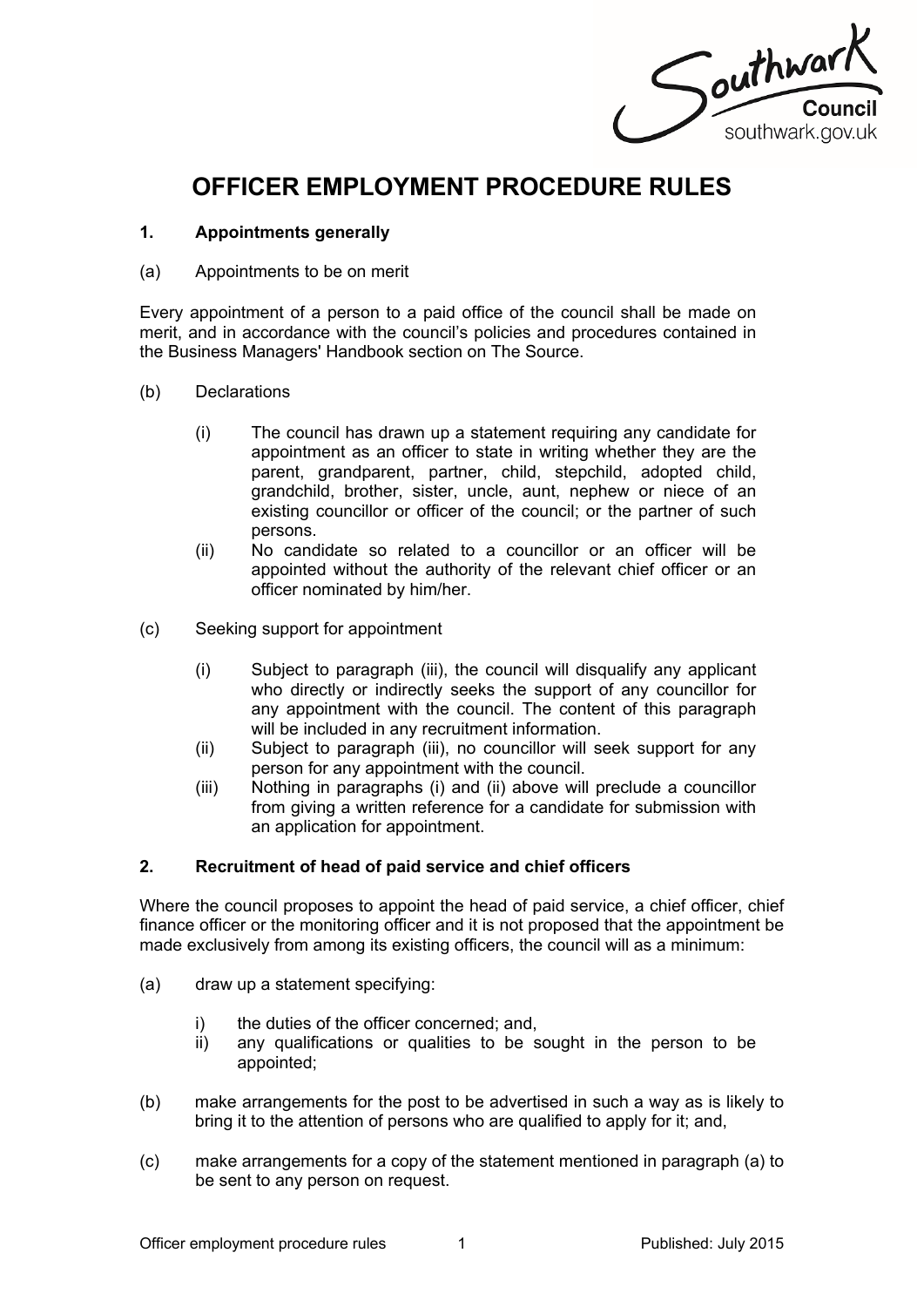# **3. Appointment of head of paid service**

This process is subject to the Local Authorities (Standing Orders) (England) Regulations 2001.

- (a) The council assembly will approve the appointment of the head of paid service following the recommendation of such an appointment by the appointments committee of the council. That committee must include at least one member of the cabinet.
- (b) The council assembly may only make or approve the appointment of the head of paid service where no well-founded and material objection has been made by any member of the cabinet.

# **4. Appointment of the monitoring officer**

This process is subject to the Local Authorities (Standing Orders) (England) Regulations 2001.

- (a) The appointments committee will appoint the monitoring officer.
- (b) An offer of employment as monitoring officer shall only be made where no well-founded and material objection from any member of the cabinet has been received.

# **5. Appointment of the chief finance officer**

This process is subject to the Local Authorities (Standing Orders) (England) Regulations 2001.

- (a) The appointments committee will appoint the chief finance officer.
- (b) An offer of employment as chief finance officer shall only be made where no well-founded and material objection from any member of the cabinet has been received.

# **6. Appointment of chief officers**

This process is subject to the Local Authorities (Standing Orders) (England) Regulations 2001.

- (a) The appointments committee will appoint chief officers.
- (b) An offer of employment as a chief officer shall only be made where no wellfounded and material objection from any member of the cabinet has been received.

# **7. Appointment of deputy chief officers**

This process is subject to the Local Authorities (Standing Orders) (England) Regulations 2001. "Deputy chief officer" is defined in section 2(8)&(9) the Local Government and Housing Act 1989 to mean a person who, in respect of all or most of the duties of his or her post, is required to report directly or is directly accountable to one or more chief officers (excluding persons whose function is solely secretarial,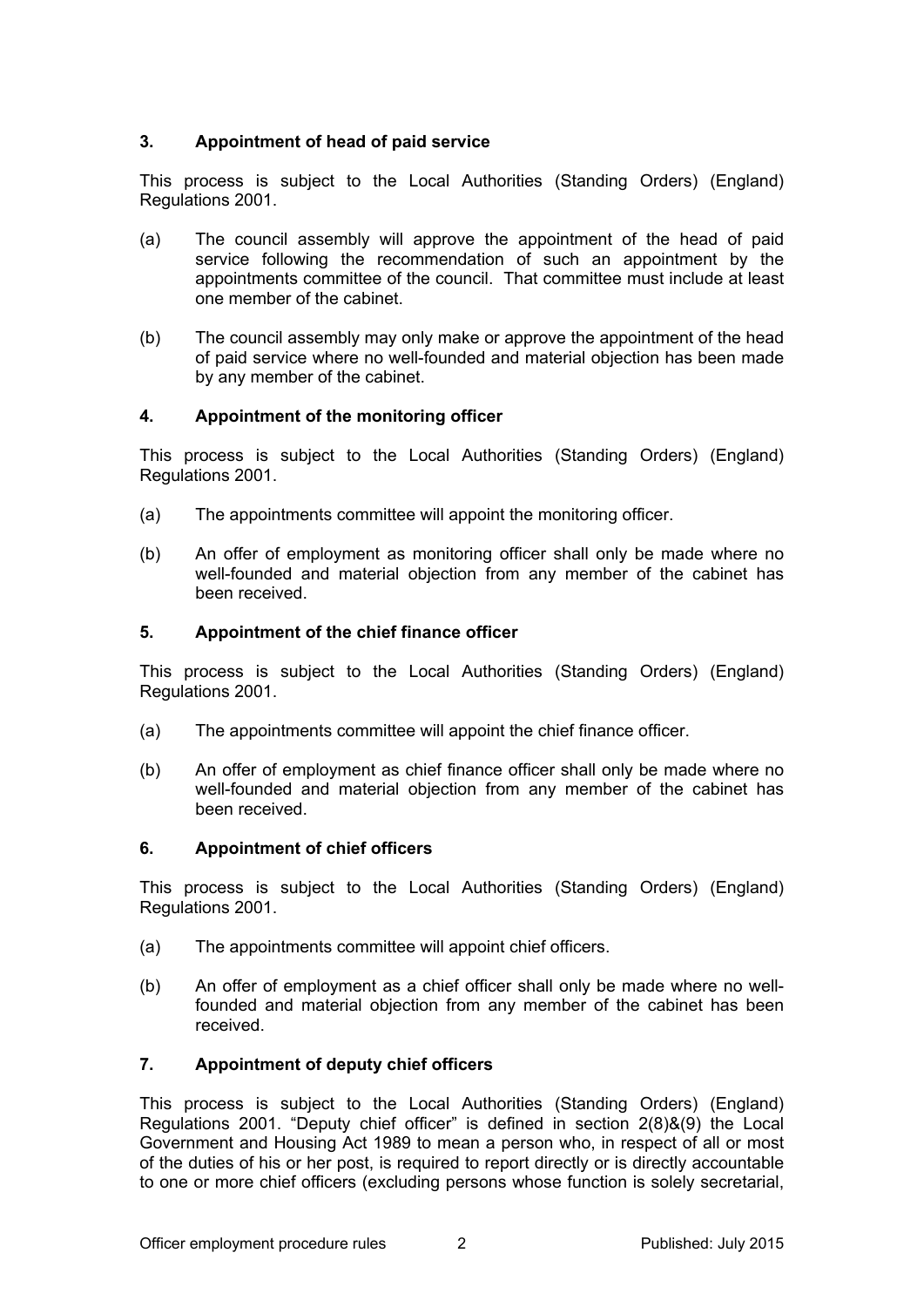clerical or otherwise in the nature of support services). By law, members are only able to play a role in appointments of deputy chief officer or above.

- (a) The head of paid services or his/her nominee will appoint deputy chief officers.
- (b) An offer of employment as a deputy chief officer shall only be made where no well-founded and material objection from any member of the cabinet has been received.

#### **8. Other appointments**

(a) **Officers below deputy chief officer**. Appointment of officers below deputy chief officer (other than assistants to political groups) is the responsibility of the head of paid service or his/her nominee, and may not be made by councillors.

#### (b) **Assistants to political groups**

- (i) Appointment of an assistant to a political group shall be made in accordance with the wishes of that political group, and the Local Government and Housing Act 1989.
- (ii) No appointment may be made to any post allocated to a political group until a post has been allocated to each group which qualifies for one.
- (iii) A political assistant may not be appointed unless the group qualifies for one under the Local Government and Housing Act 1989.
- (iv) No more than one political assistant can be appointed to each political group.
- (v) No arrangement may be made for the discharge of any of the council's functions by a political assistant.
- (vi) The terms and conditions of any such post shall be the same for all such posts.
- (vii) Whenever any such post has been established and is vacant, the proper officer shall, in accordance with the wishes of the political group to which it is allocated, make appropriate arrangements for posts to be filled.

#### **9. Disciplinary action**

This process is subject to the Local Authorities (Standing Orders) (England) Regulations 2001 (as amended) and must be in accordance with the council's disciplinary code and relevant employment law and practice.

(a) **Suspension**. The head of paid service, monitoring officer and chief finance officer may be suspended whilst an investigation takes place into alleged misconduct. That suspension will be on full pay and last for a reasonable period.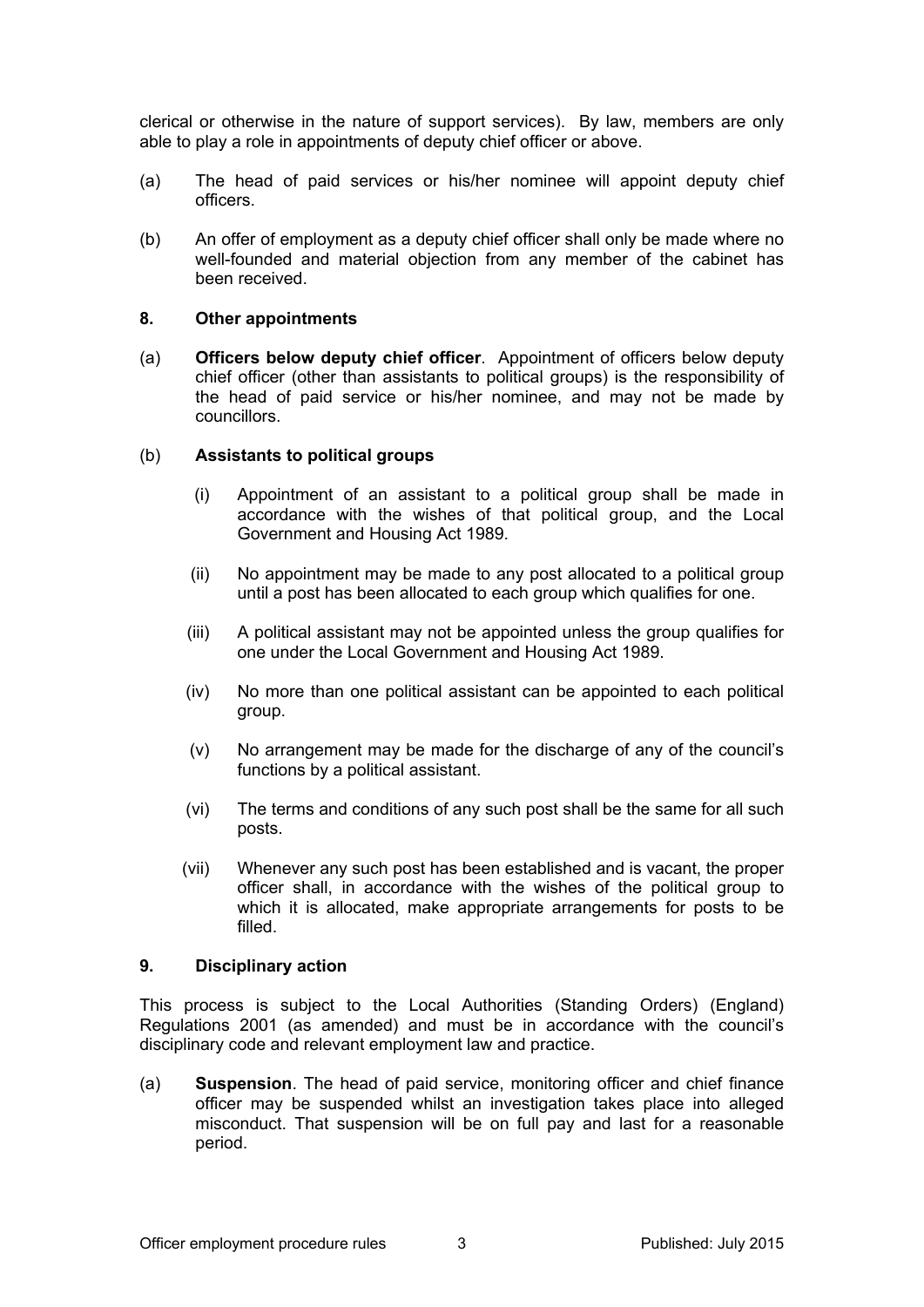- (b) **Procedure:** The head of paid service, monitoring officer and chief finance officer may not be dismissed unless the following procedure is followed.
- (c) An investigation will take place into any alleged misconduct. In the case of any investigation into the conduct of the head of paid service, any investigation will be instigated by the monitoring officer. The monitoring officer will also decide if suspension of the head of paid service is necessary. In all other cases, any investigation will be instigated by the head of paid service, who will also decide whether suspension is necessary.
- (d) The investigation report will be considered by a disciplinary panel consisting of an independent chair and two other officers. This panel will determine whether any charge is proven; and decide on the appropriate disciplinary sanction to be applied if the charge is proven. If they decide on dismissal, the matter will be referred to the appointments committee.
- (e) The appointments committee acting as a dismissal panel will consider the investigation report and, where appropriate, make recommendations to council assembly.
- (f) Councillors will not be involved in the disciplinary action against any officer other than the head of paid service, monitoring officer and chief finance officer.

#### **10. Dismissal**

This process is subject to the Local Authorities (Standing Orders) (England) Regulations 2001 (as amended).

#### **Head of paid service, chief finance officer and monitoring officer**

a) Council assembly must approve any dismissal before notice of dismissal is given to the head of paid service, the chief finance officer and the monitoring officer.

Before the taking of a vote at the relevant meeting on whether or not to approve such a dismissal, the authority must take into account, in particular:

- i) any advice, views or recommendations of the appointments committee;
- ii) the conclusions of any investigation into the proposed dismissal; and
- iii) any representations from the relevant officer.

# **Chief officers and deputy chief officers**

b) A notice of dismissal shall only be given to an officer specified in paragraph b) where, in accordance with the regulations, no well-founded and material objection from any member of the cabinet has been received.

# **Applications of paragraphs a) and b)**

c) Paragraphs a) and b) apply to the dismissal of the head of paid service, a chief officer (as defined by regulation 3(a) or 3(b) of the Local Authorities (Standing Orders) (England) Regulations, the monitoring officer, chief finance officer, or to any deputy chief officer as defined by regulation 3(c) of the Local Authorities (Standing Orders) (England) Regulations.

# **Officers below deputy chief officer**